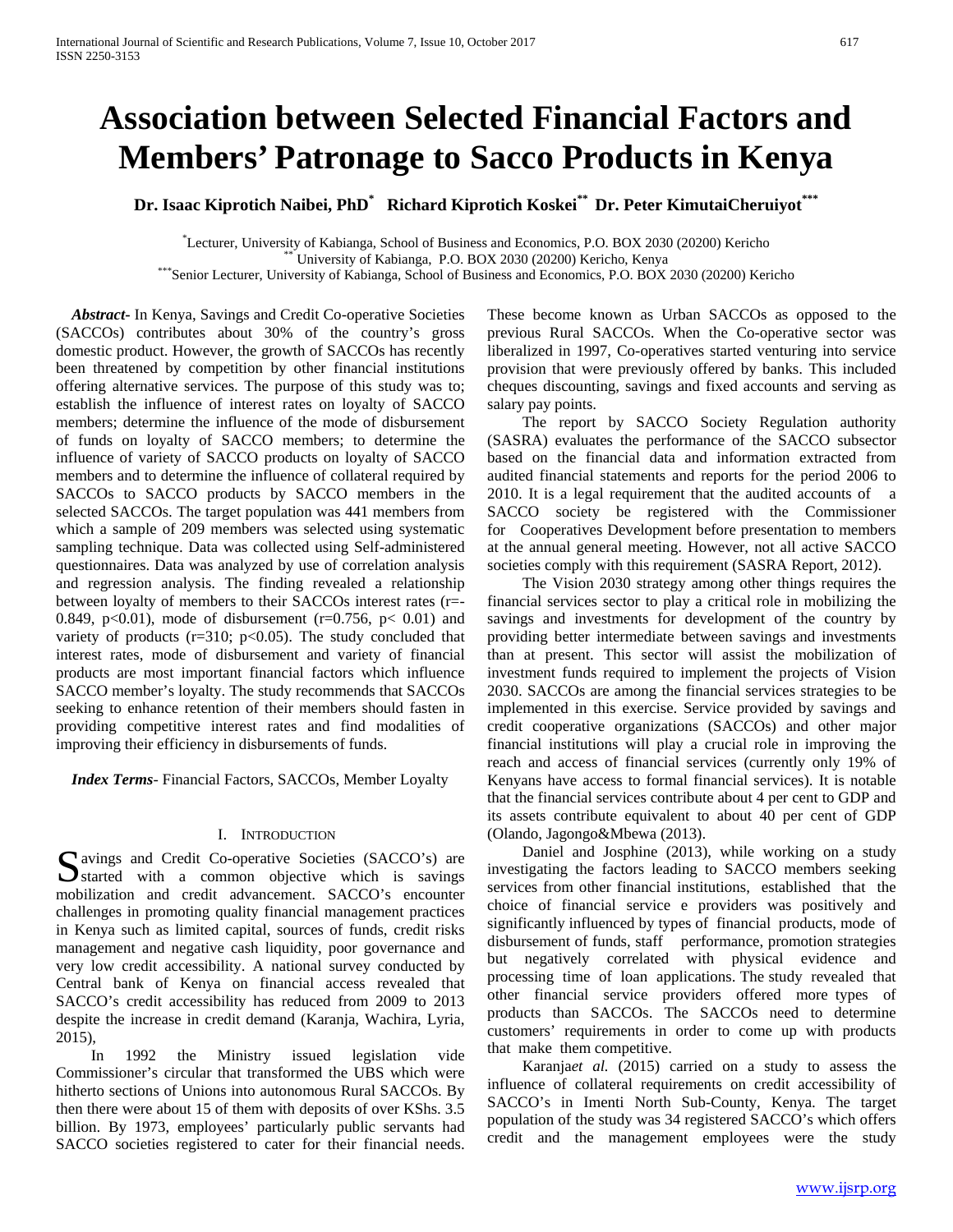respondents. Results of their study revealed that collateral requirements have a moderate influence on credit accessibility in SACCO's. Pearson correlations also indicated that collateral requirements have a major positive significance contribution on credit accessibility. It was recommended that SACCO's should therefore possess a wide range of collaterals and also develop a policy which allows use other forms of collateral other than guarantors and shares only. This will certainly increase access to credit in SACCO's. However it is not clear from the findings of this study whether collateral requirements prompts members to shop for alternative sources of credit and ultimately influence their loyalty to their SACCO.

 Khalayi, Alala and Musiega, (2014) conducted a study in Kakamega, Kenya on the fffects of Interest Rates on Deposits Mobilization among SACCO Members using a comparative approach. The objectives of the study, among others ware to analyze how interest rate for members' deposits in SACCOs is established and to evaluate the relationship between interest rates and deposits mobilized by SACCOs. The study found out that interest rates affect the growth of SACCOs deposit positively but insignificantly. This result suggests that trying to influence the SACCOs deposits by manipulating interest rates is not likely to be a practical policy option in the study area. However, the SACCOs should attempt to maintain competitive positive real interest rates relative to that of other financial institutions in order to increase the savings. However, this study does not capture other aspects of SACCO relating to credit advanced to members. There is need, therefore, to conduct further research focusing on both facets of deposit mobilization as well as credit advancements. This can be achieved by concentrating on overall member loyalty.

 Despite, the fact that SACCOs significantly contribute to the economic growth of Kenya, the performance of SACCOs, has greatly shrunk over the years. Kiraku and Okibo (2014) posit that the poor performance of SACCOs is attributable to withdrawal of members. This was evidenced by 44% of the respondents surveyed who consented that member withdrawal was hampering the SACCO performance. There has been increased competition in the SACCO sector, among the SACCOs themselves and from other financial institutions offering similar services. The strength of a SACCO depends, among other things, the membership base. Therefore, retention and loyalty of members is an important element of SACCO performance. Studies revolving around performance of SACCOs have attracted the attention of many scholars (Zerfeshewa 2010; Kiragu and Okibo, 2014, Mulwa, 2014 among others).

 The general objective of this study was to establish the financial factors affecting member loyalty to SACCO's products. This research sought to achieve the following specific objectives: To establish the influence of interest rates on loyalty to SACCO products by SACCO members in Ndege Chai and Imarisha SACCO; To determine the influence of the mode of disbursement of funds on loyalty SACCO products by SACCO members in Ndege Chai and Imarisha SACCO; To establish the influence of variety of financial products offered on the loyalty to SACCO products by SACCO members in Ndege Chai and Imarisha SACCO and To determine the influence of collateral required by SACCOs to SACCO products by SACCO members in Ndege Chai and Imarisha SACCO

# II. RESEARCH METHODOLOGY

 Research design is the blueprint of the research. It shows how the various components of the research will be integrated so as to achieve the objectives of the research. Accordingly, this study employed a causal comparative research design. A causalcomparative design is a research design that seeks to find relationships between independent and dependent variables after an action or event has already occurred. It is appropriate where the goal of the researcher is to determine whether the independent variable affected the outcome, or dependent variable, by comparing two or more groups of individuals. This design was deemed appropriate for the study because the goal of the researcher was to determine whether the independent variable affected the outcome, or dependent variable, by comparing two or more groups of individuals in an organization.

 A target population is the total population in the study in which the researcher wishes to investigate phenomena (Mugenda, 1999). The population of the study constituted of all the active members of Ndege Chai and Imarisha SACCO who were not employees of the respective affiliated companies. This comprised of a population of 441 from which a sample of 209 members was selected using Yamanne, (1967) formula.

 Data was collected by use of self-administered questionnaire and supplemented by an interview schedule.

 The data were tested for reliability to establish issues such as data sources, methods of data collection, time of collection, presence of any biasness and the level of accuracy. The test for reliability established the extent to which results were consistent over time. The assessment of content validity of measures is carried by professional experts. The questionnaire was subjected to a panel of experts in the SACCO and financial industry to check the content relevance. The questionnaire was piloted before the actual survey using 30 respondents from Ndege Chai and Imarisha SACCO. The respondents who participate in the pretesting were eliminated from the actual survey. Reliability test was carried out to test the consistency of the research tools with a view to correcting them. The reliability was measured using Cronbach's Alpha reliability coefficient for Likert-type scale Cronbach, (1951)

Collected data were checked for errors of omission and commission. The data collected were analyzed, with respect to the study objectives, using both descriptive and inferential statistics. Correlation analysis tested the relationship between the independent variables and the dependent variable while regression analysis was used to determine the contribution of each independent variable to the dependent variable. The following regression models was used to analyze the data

## **Model 1**

 $Y = \alpha_{0+} \alpha_1 X_1 + \alpha_2 X_2 + \alpha_3 X_3 + X_4 \alpha_4 X_1 + \mu$ …………………………………………1

- Y= Loyalty to their SACCO
- $X_1$  = interest rates
- $X_2$  = mode of disbursement of funds
- $X_3$  = variety of financial products offered
- $X_4$ = collateral required
- $\alpha_0$  =Constant
- $\alpha_{1-4}$  =Coefficients for  $X_{1-4}$  respectively
- $\mu$  = Error term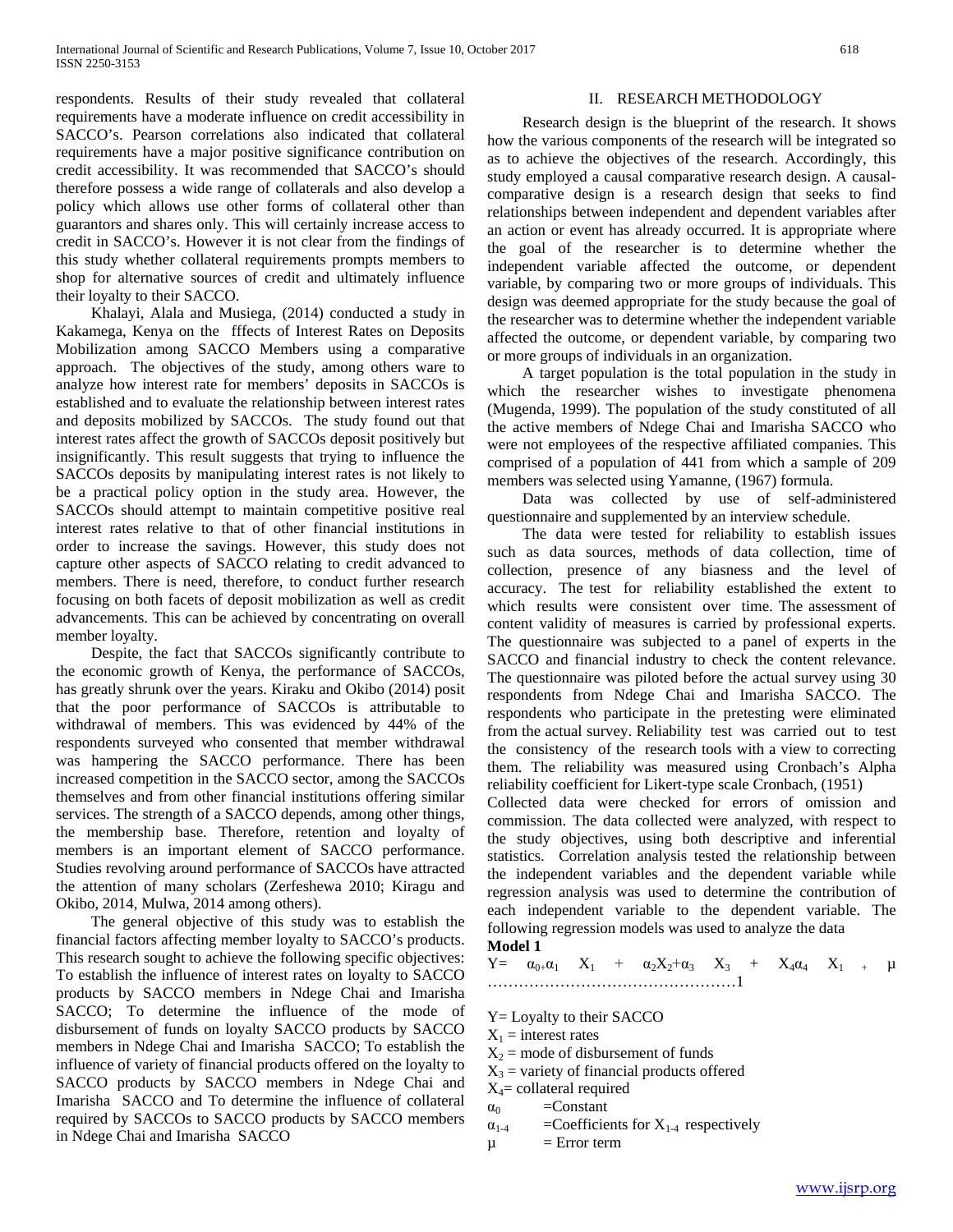#### III. RESULTS AND DISCUSSIONS

 Data was analysed by use of correlation and regression analysis. The regression model was first tested for normality. The study tested existence of multicollinearity and obtained the results in Table 1

## **Table 1: Collinearity statistics**

| Variables                                    | <b>Collinearity Statistics</b>  |       |  |
|----------------------------------------------|---------------------------------|-------|--|
|                                              | Tolerance                       | VIF   |  |
| Interest rates                               | .548                            | 1.826 |  |
| Mode of disbursement<br>funds                | $\frac{\text{of}}{\text{.508}}$ | 1.970 |  |
| Variety of financial products 436<br>offered |                                 | 2.294 |  |
| Collateral required                          | .427                            | 2.339 |  |

*Source: Survey data, 2016*

*a. Dependent Variable: Y*

 Since the tolerance for all predictor variables were greater than 0.1 or 10%, the study concluded that there is no problem of multi-collinearity among them. So the estimators computed were considered reliable. Furthermore, the corresponding Variance Inflation Factor (VIF) for all the variables were between 1.826 and 2.337 which was within the recommended interval of 1 and 10 indicating nonexistence of any multi-collinearity.

 The findings were also analyzed by correlation and regression analysis. The findings are presented in Table 2.

#### **Table 2 Correlation matrix**

|           | X1       | X2      | X3    | X4 |
|-----------|----------|---------|-------|----|
|           |          |         |       |    |
| $-.848**$ |          |         |       |    |
| $.765**$  | $.607**$ |         |       |    |
| $.310*$   | $-.045$  | $-.158$ |       |    |
| $-010$    | $-.119*$ | .074    | .689* |    |
|           |          |         |       |    |

*Source: Survey data, 2016*

 $X_1$  = interest rates

 $X_2$  = mode of disbursement of funds

 $X_3$  = variety of financial products offered

 $X_4$ = collateral required

 Findings revealed a significant negaitive relationship between interest rates and loyalty to SACCO by its members (r=- .849;p<0.01). This means that the attractiveness of interest rates (X1) of SACCOs compared to other financial institutions is a crucial factor influencing the loyalties of SACCO members. Mode of disbursement of funds (X2) was also shown to have a significant positive influence of the loyalty of members at r=.756;p<0.01. The other two variable, variety of financial products offered (X3) and collateral requirement (X4) were found to have no statistically significant relationship with member loyalty. These results pointed to the conclusion that SACCO products were not highly differentiated and therefore variety of products was not an important factor and that collateral requirements were almost similar in all SACCOs.

 The results of the regression analysis are shown in Table 2 and Table 3. Specifically, Table 2 shows the coefficients of each variable while Table 3 shows the summary of the regression model.

 The study regressed growth of SACCOs against components of the financial factors affecting SACCO member loyalty to estimate a model for explaining the loyalty of SACCO members in terms of Financial factors.

 The loyalty of Members was the dependent variable and the financial factors components were independent variables. To achieve this, a multiple linear regression was done on the financial. The assumption is that, mean of wealth index changes at a constant rate as the values of independent variables decreased or increased. The model is given as:

 $Y_1 = \alpha_{0+} \alpha_1 X_1 + \alpha_2 X_2 + \alpha_3 X_3 + X_4 \alpha_4 X_1 + \mu$ 

 $Y_1$ = Number of years in the SACCO

 $Y_1$ = Frequency of use SACCO products compared to other financial institutions

 $X_1$  = interest rates

 $X_2$  = mode of disbursement of funds

 $X_3$  = variety of financial products offered

 $X_4$ = collateral required

 $\alpha_0$  =Constant

 $\alpha_{1-4}$  =Coefficients for  $X_{1-4}$  respectively

 $\mu$  = Error term

|  |  | <b>Table 3 Regression coefficients</b> |
|--|--|----------------------------------------|
|--|--|----------------------------------------|

| Model |                          | Unstandardized<br>Coefficients | Sig.       |      |
|-------|--------------------------|--------------------------------|------------|------|
|       |                          | В                              | Std. Error |      |
|       | (Constant)               | 6.042                          | .248       | .000 |
|       | X <sub>1</sub>           | $-.472$                        | .032       | .000 |
|       | X <sub>2</sub>           | .334                           | .036       | .000 |
|       | X <sub>3</sub>           | .047                           | .048       | .007 |
|       | X4                       | .044                           | .095       | .647 |
|       | a. Dependent Variable: Y |                                |            |      |

*Source: Survey data, 2016*

The estimated Equation is as follows;

 $Y_1=6.042+.472X_1+.334X_2+.047X_3+044X_4$ 

 The results in Table 2 show that X2, X3 have positive coefficients. This means that every unit change in these variables results to proportionate change in the dependent variable. Proportionate increase in interest rates caused proportionate decrease in member loyalty. Whereas, proportionate increase in efficiency in mode of disbursement of funds and variety of products, resulted to proportionate increase in loyalty of members.

 The regression model summary is shown in Table 4. The findings indicated that the R is .907( $p<0.001$ ), R-Square is  $= 0.907(p < 0.001)$ , the Adjusted R-Square is .818 (p $< 0.001$ ). These findings indicated that this model accounts for 81.1% of the variations in the customer loyalty among SACCO Members.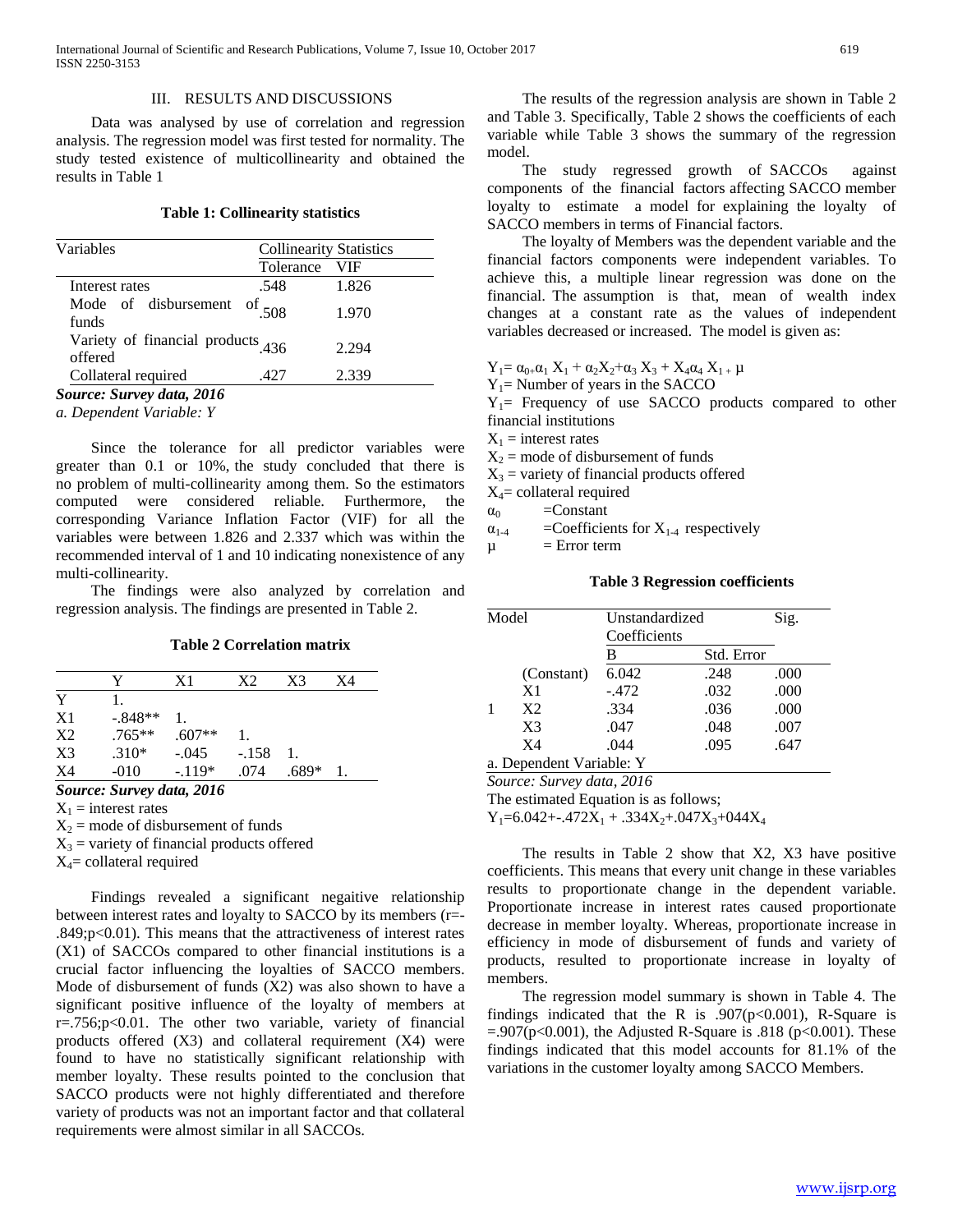**Table 4 Regression Model Summary**

| R                                         |      | $\text{AdjR}^2$ |            | Std. Error |        |  |            |
|-------------------------------------------|------|-----------------|------------|------------|--------|--|------------|
|                                           |      |                 | of the Est |            | Sig.   |  | <b>FDW</b> |
|                                           |      |                 |            |            | Change |  |            |
| .907 <sup>a</sup>                         | .822 | .818            | .405       |            | .000   |  | .889       |
| a. Predictors: (Constant), X4, X2, X1, X3 |      |                 |            |            |        |  |            |
| b. Dependent Variable: Y                  |      |                 |            |            |        |  |            |
| Source: Research data, 2016               |      |                 |            |            |        |  |            |

 Collectively, variations in interest rates, X1, mode of disbursement of funds, X2, variety of financial products offered, X3, and Collateral requirements, X4 significantly determine the variations in loyalty of SACCO members (R-square 0.818;p<0.001). The difference between the R Square and the R Adjusted R square is only 0.04 meaning that the model fit is very good. The Durbin Watson Statistic (DW=1.889) is also within the recommended range of 1-3.

 The study therefore concluded that interest rates, mode of disbursement of funds, and Collateral requirements, significantly accounts for 82.2% of the variations of membership loyalty in SACCOs and that 17.8% of loyalty of members are attributable by other factors not accounted for by this model.

## IV. CONCLUSIONS AND RECOMMENDATIONS

 The overall objective of the study was to establish the factors that determine customer loyalty to the products of financial institutions in SACCOs. Specifically, the study sought to establish the effect of interest rates on loyalty to SACCO products by SACCO members in Ndege Chai and Imarisha SACCO, to determine the influence of the mode of disbursement of funds on loyalty SACCO products by SACCO members in Ndege Chai and Imarisha SACCO, to establish the relationship between variety of financial products offered and the loyalty to SACCO products by SACCO members in Ndege Chai and Imarisha SACCO and to determine the influence of collateral required by SACCOs to SACCO products by SACCO members in Ndege Chai and Imarisha SACCO. The findings in respect to each of the objective are summarized as follows.

 First, regarding the effect of interest rates on loyalty to SACCO products, the study found that interest rates are an important consideration on the loyalty of SACCO members. This was shown by a significant negative relationship between interest rates and loyalty of SACCO members. Likewise on the effect of mode of disbursement, the study established a positive relationship between the mode of disbursement and the loyalty of SACCO members to their SACCO.

 The study established that most members of the SACCO considered the collateral requirements of their SACCO as being comparable to other SACCOs. The risk of default among SACCO members is reduced by the fact that the loans are guaranteed by fellow members' savings. Therefore this finding supports the fact that SACCO security requirements are better than those of other financial institutions.

 The study established that variety of products offered by the SACCO had positive relationship with the loyalty of SACCO members. Proportionate increase in variety of products offered by SACCOs results to proportionate increase in loyalty of members.

 Spanning from the findings of the study that interest rates, mode of disbursement and variety of financial products have significant influence on the loyalty of SACCO members, the study concluded that these were the most important financial factors significantly that affect the loyalty of SACCO members and that these were crucial variables that could be manipulated to improve loyalty.

 The study established that interest rates have significant negative relationship with members loyalty. The study concludes that increase in interest rates reduces the loyalty of SACCO members. The study findings showed that SACCOs have comparative advantage when compared to other financial institutions regarding it comes interest rates. Many respondents suggested that the interest rates offered by their SACCOs were actually competitive. From the finding that variety of products offered by SACCOs had significant positive relationship with loyalty of members; the study concludes that variety of financial products offered is an important marketing tool, which significantly changed the loyalty of members.

 Finally, from the finding that collateral requirement has no significant correlation with loyalty of members, the study concludes that many SACCOs and financial institutions had almost identical collateral requirements and therefore, it may not be considered as an important factor which may shift the loyalty of a SACCO member.

## **Recommendations:**

 From the conclusions of the study, several recommendations were made, to the management of SACCOs, policy makers and the academia. First, it was recommended that SACCOs, seeking to enhance retention of their Members should focus on providing competitive interest rates. It has been shown that the cost of capital in Kenya over the recent past has really gone up, leading to a popular law enactment of curbing interest rates. Therefore, stakeholders in financial institutions should focus much on this variable.

 Secondly, the mode of disbursement of funds had been shown to had a significant influence on loyalty of SACCO members. This findings lead to the recommendation that, SACCOs should find modalities of improving their efficiency in disbursement of funds. Of essence here was the period taken for approval and subsequent disbursement of funds.

 It was also recommended that SACCO's should therefore develop a wide range of collaterals and also develop a policy which allows the use other forms of collateral other than guarantors and shares only. This might increase access to credit in SACCO's, maintain their members and even attract more members to the SACCO.

 For academia, this study has made significant contribution. Hitherto, many studies had focused on non-financial factors. This study provided a framework in which related studies could be replicated in other financial institutions.

## **Recommendations for further studies:**

 The scope of this study was SACCOs operating in Kericho County. It is recommended that a similar study could be conducted among SACCOs in other areas of jurisdiction. Further